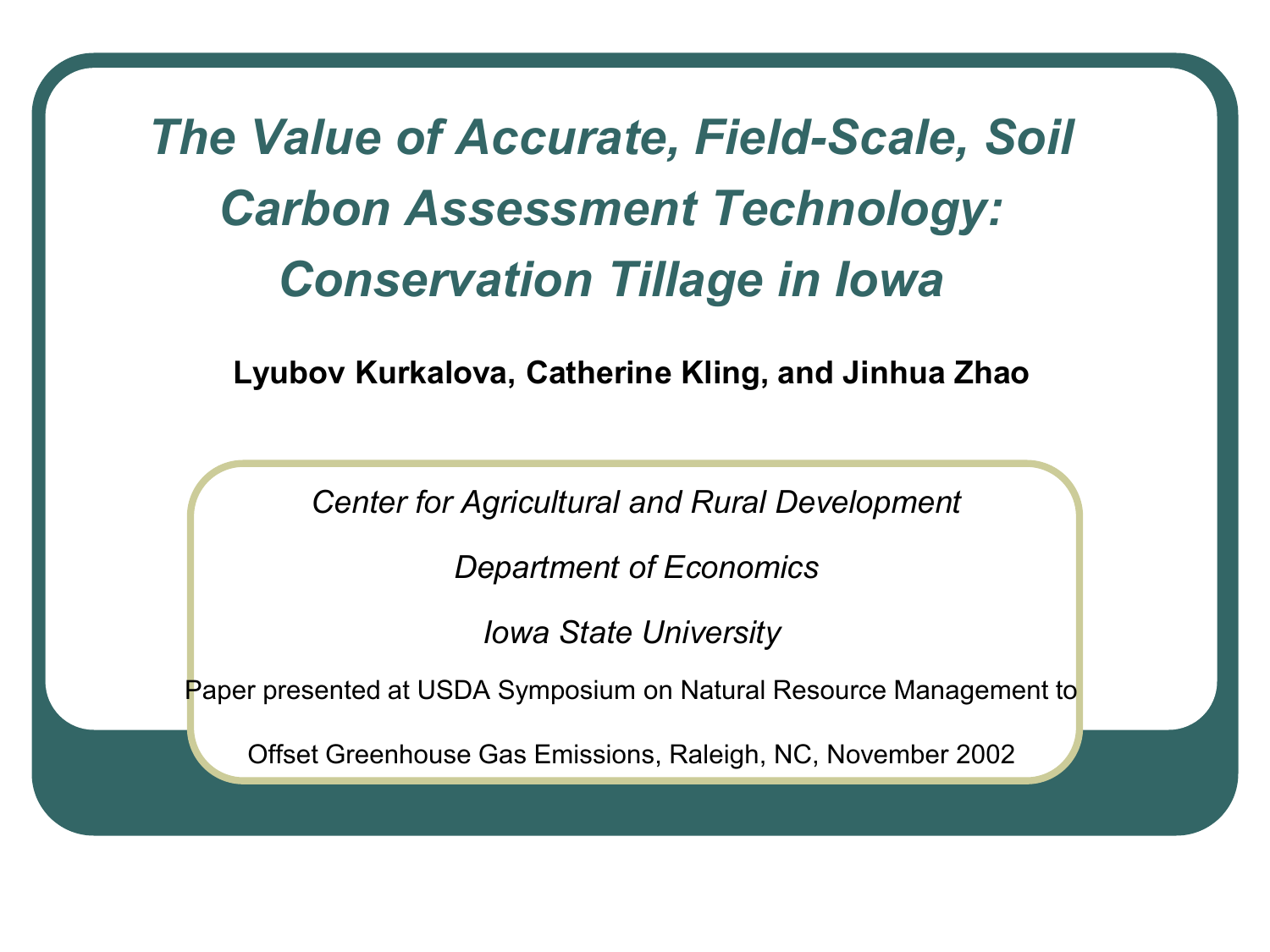#### **Background**

- Agricultural practices can sequester carbon
- Lots of excitement about potential
	- To lower atmospheric concentrations of Carbon
	- To provide an additional revenue source for farmers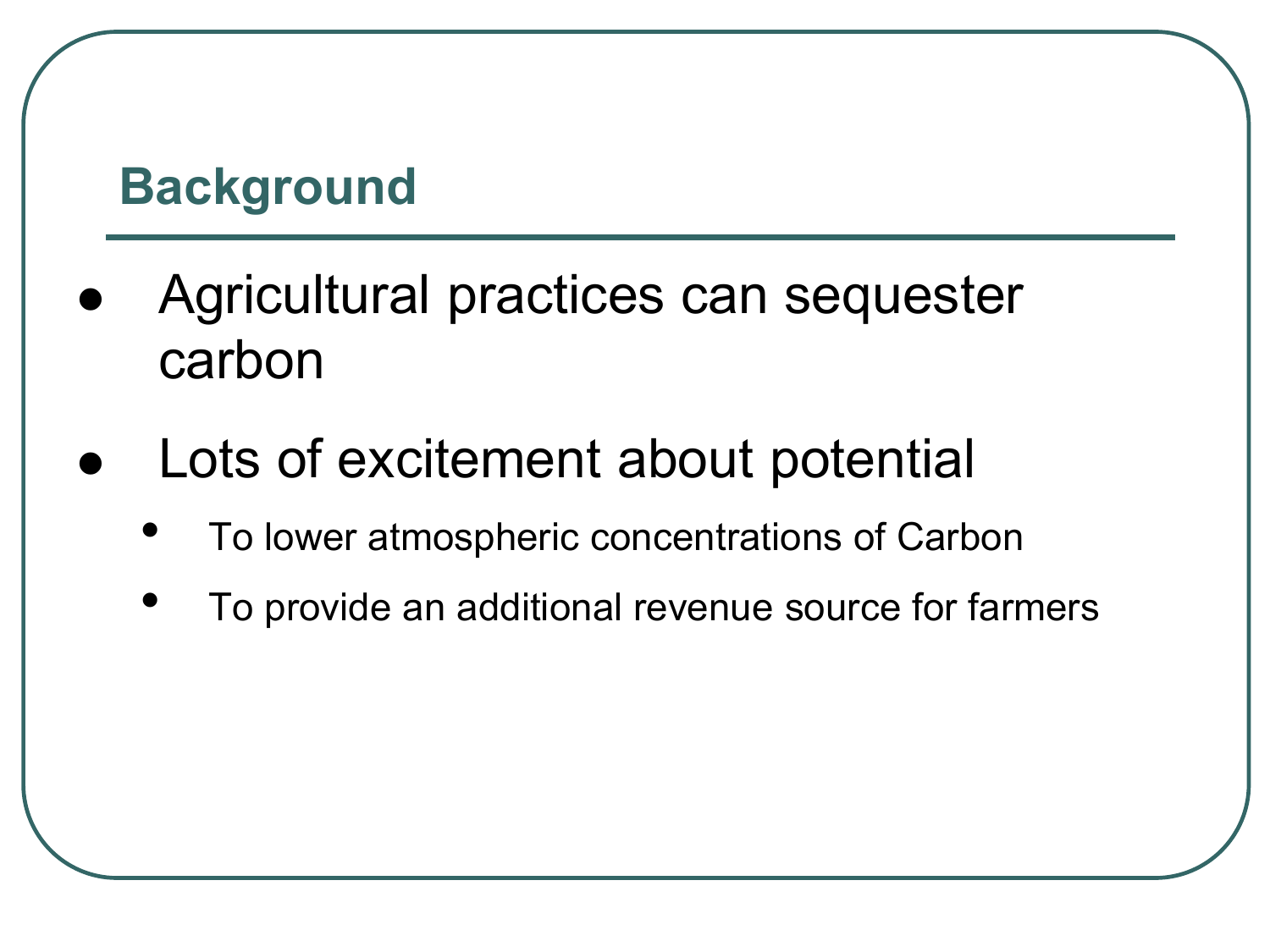#### **Policy Possibilities**

- Carbon markets
	- Voluntary, small scale
	- US Mandate, akin to  $SO<sub>2</sub>$  cap & trade
- Direct payments of subsidies
	- Conservation Security Program
	- CRP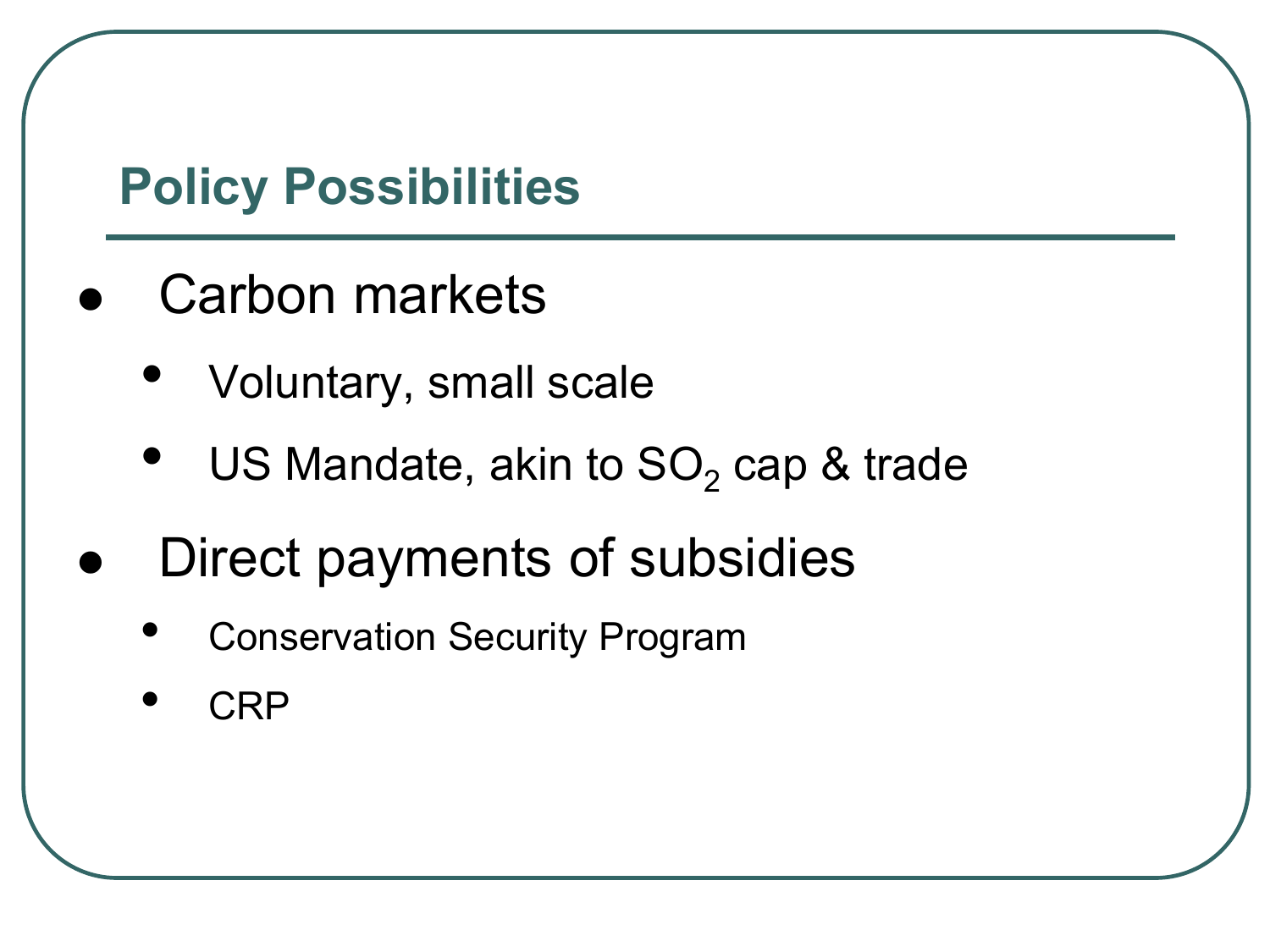# **Subsidy Programs**

- Practice Based
	- Pay for adopting new practices
	- Easy to observe, but ignores heterogeneity in land and potential C storage
- Performance Based (like a C market)
	- Pay for C sequestered
	- Either expected or measured
- Hybrid: Can target land that yields most C benefits, but pay for practice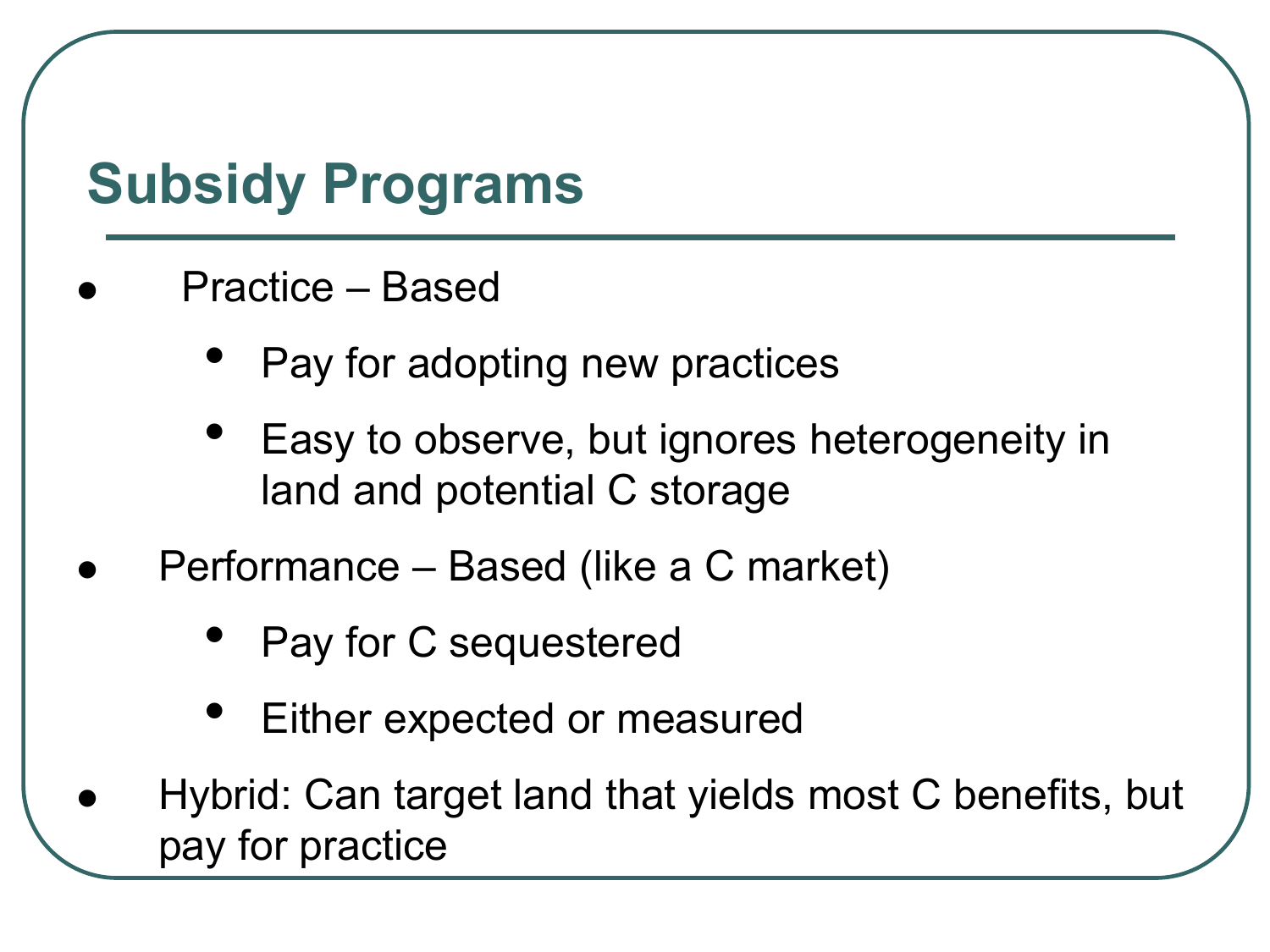#### **Role of Soil Carbon Measurement Technology in Policy Design and Implementation**

- Carbon Market
	- Accurate, field-scale measures of incremental C storage to verify legitimacy of trades
- Subsidy Programs
	- Practice-based (no targeting) demands less accuracy
	- Targeted or performance-based requires more accuracy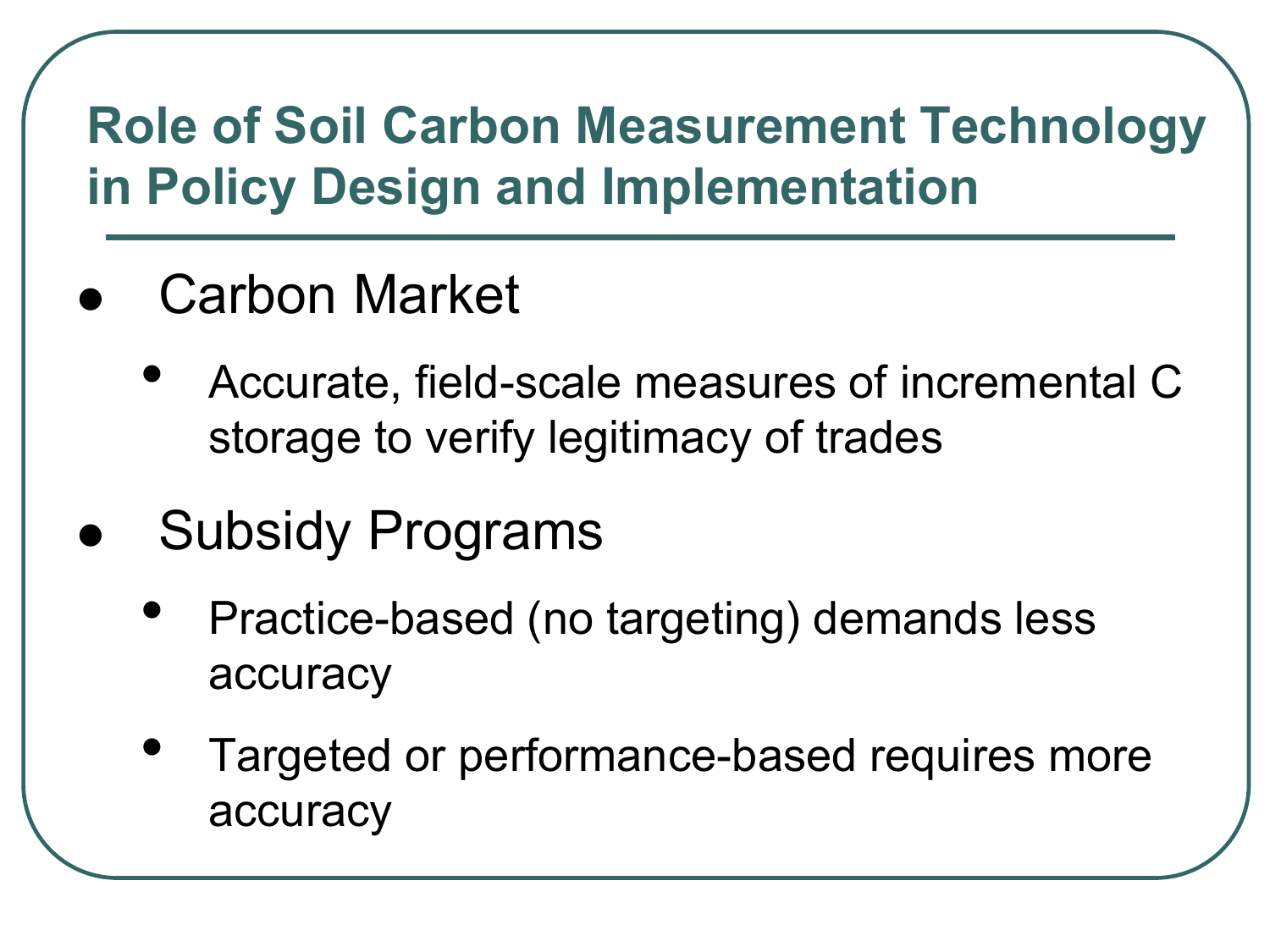# **Our Paper: What are Cost Savings from Accurate Field Scale Measurements?**

- Use conservation tillage adoption model combined with EPIC to empirically study alternative targeting strategies in Iowa
- Questions:
	- What is the marginal cost of sequestering C if adoption occurs in most cost-effective locations first?
	- What are the cost savings of having the information needed to identify the cost-effective locations? How much more would a straight practice-based system cost to get the same benefits?
	- What are the cost savings of targeting at crop reporting districts, or counties, but not field-level?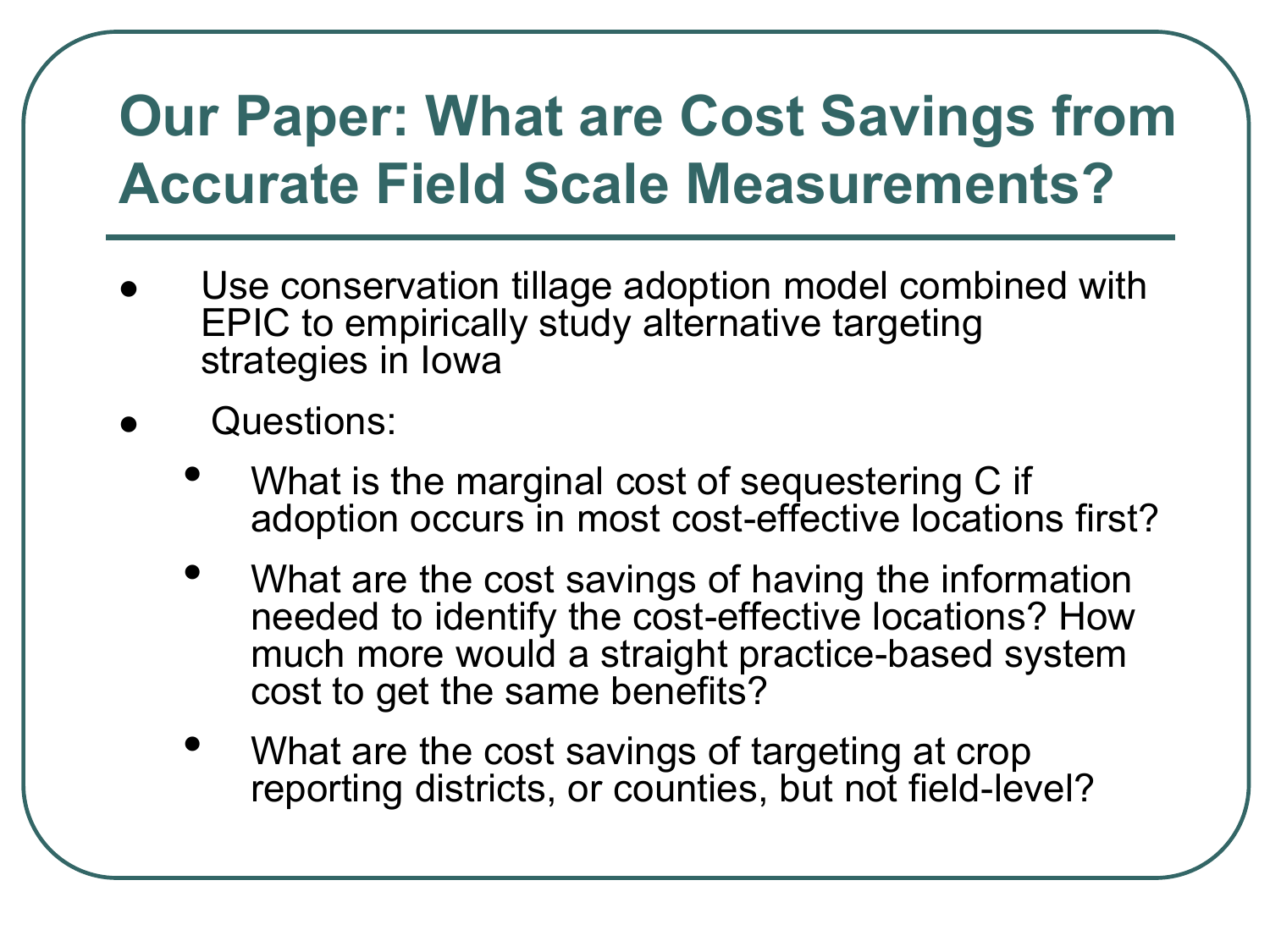# **Problem Facing Program Designer**

 Wants to minimize costs of achieving a given level of carbon sequestration

 $c^n$  = cost of enrolling farm n (bids)

 $X = \Sigma X^n =$  total amount of carbon from n farms

- Which bids should be accepted? Compute  $c^n/X^n = cost$ per ton of carbon sequestered
- Rank order c<sup>n</sup>/X<sup>n</sup> lowest to highest, enroll fields until you get your desired level of carbon
- Performance-based subsidy or C market can achieve this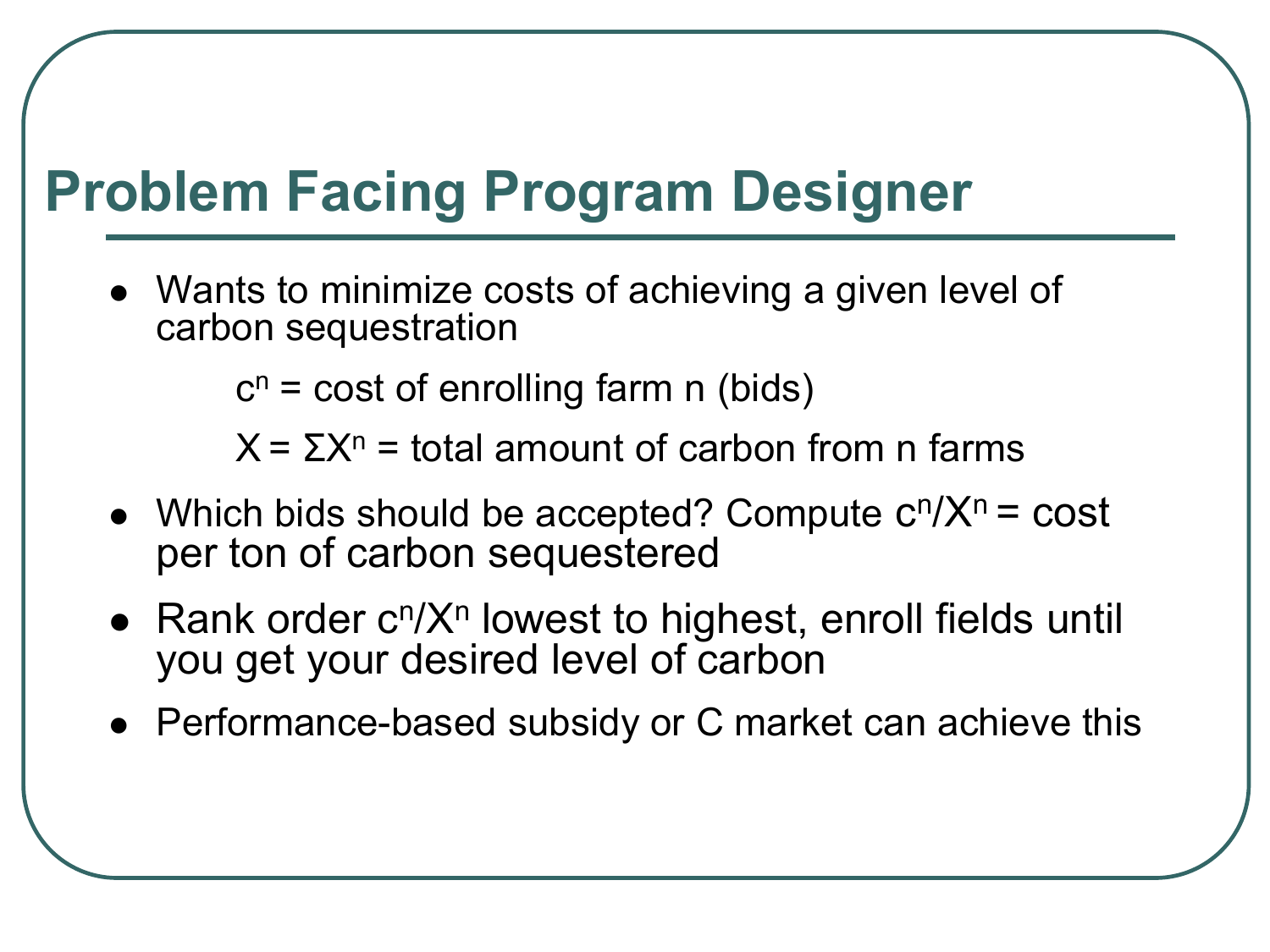# **Simple Numerical Example**

|         | Region1 Cost/Ton Region 2 Cost/Ton |         |                |
|---------|------------------------------------|---------|----------------|
| Point A | $\overline{4}$                     | Point C | $-5$           |
| Point B | $\overline{2}$                     | Point D | $\overline{2}$ |
| Mean    |                                    |         | 3.5            |

Least Cost to Achieve 2 tons: Pt B, Pt D = \$4

Cost with only means:  $Pt A$ ,  $Pt B = $6$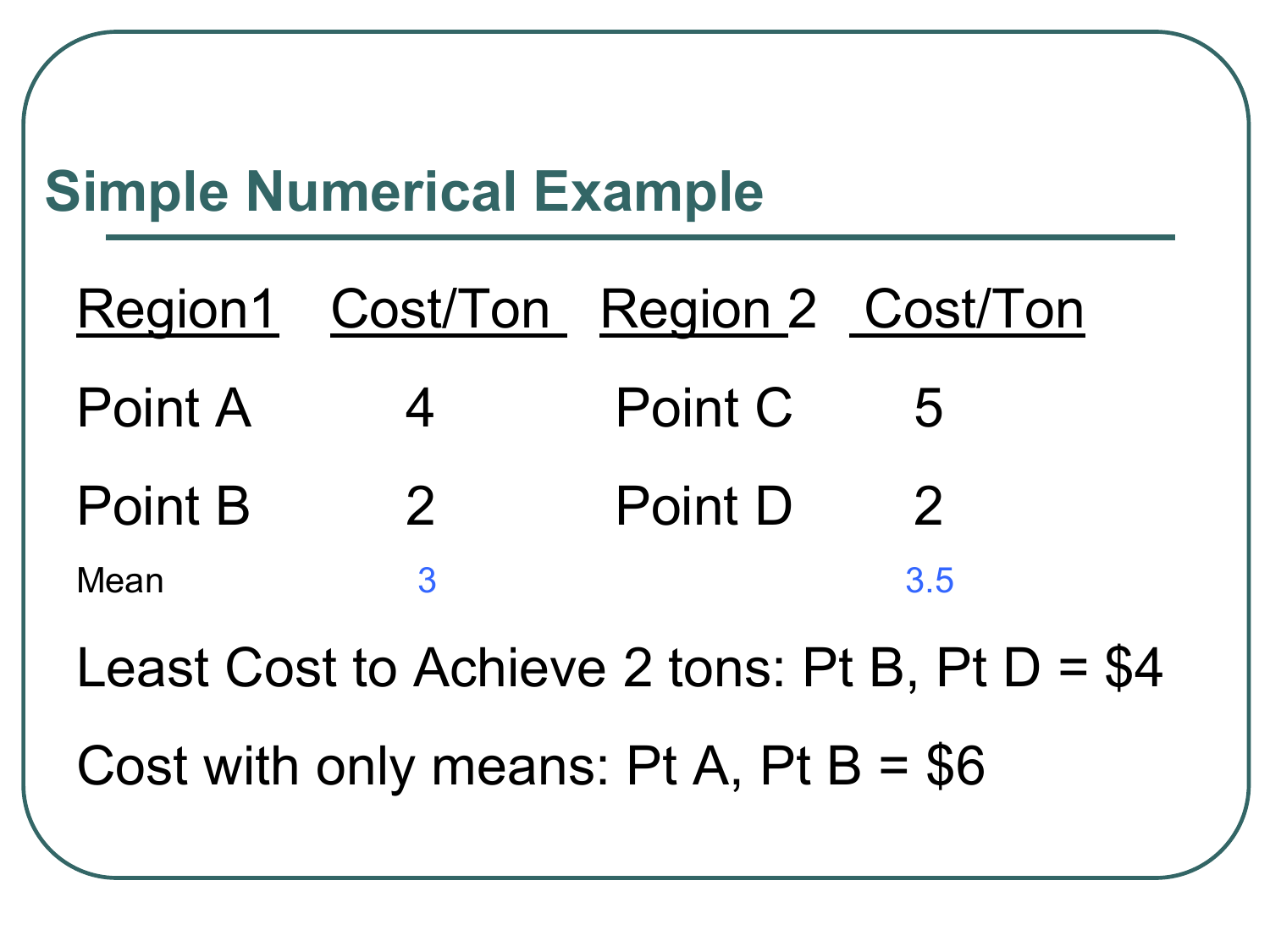### Conservation Tillage in Iowa

- Econometric model of adoption of conservation till
- EPIC for environmental indicators, including Carbon,
- Adoption model and EPIC runs predict at NRI points (~13,000 points in Iowa)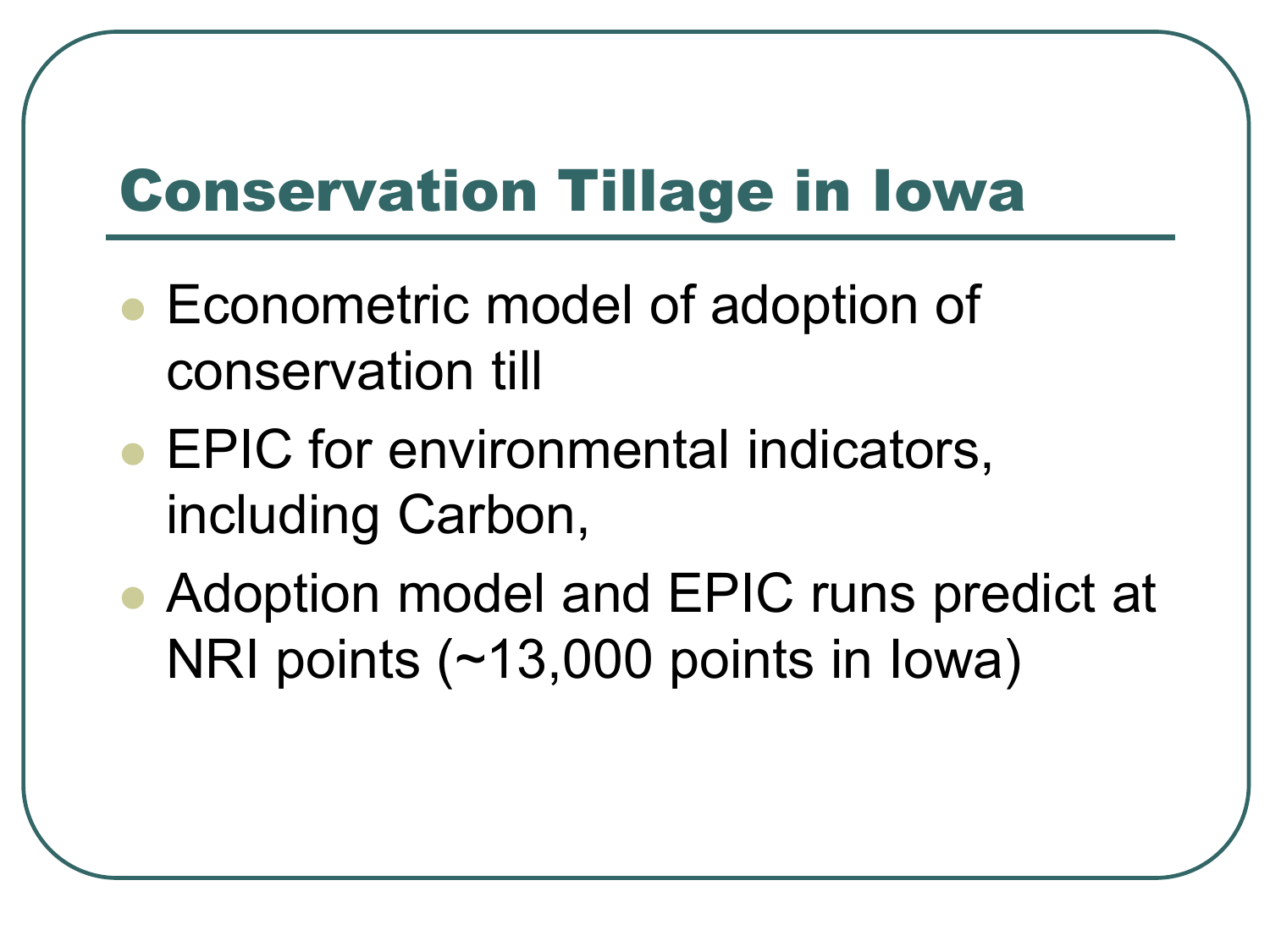#### Marginal Cost Under Field-Level Targeting

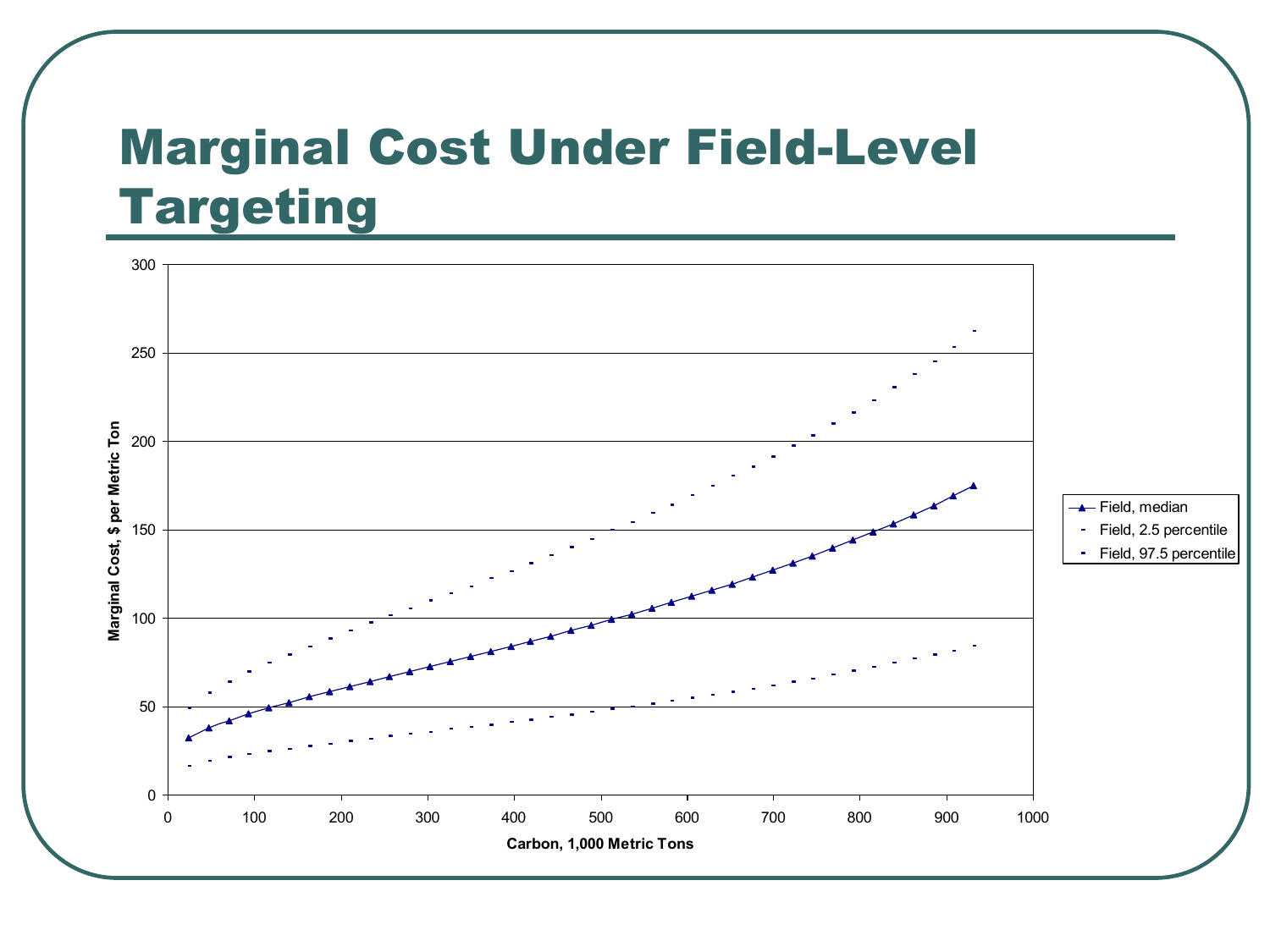#### Cost Savings: From State -, CRD -, and County - Level to Field - Level Targeting

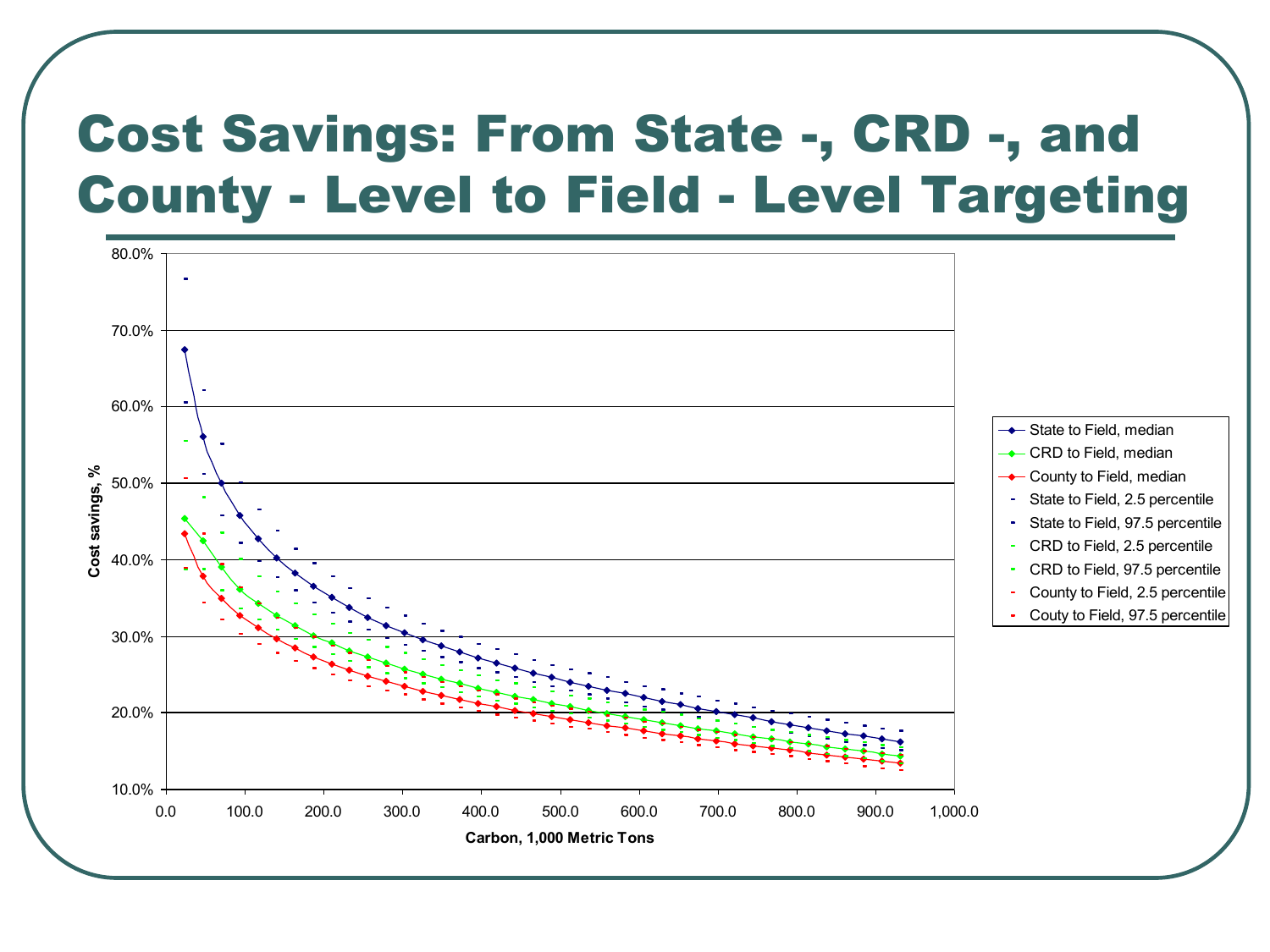# Cost savings per ton of Improved Targeting